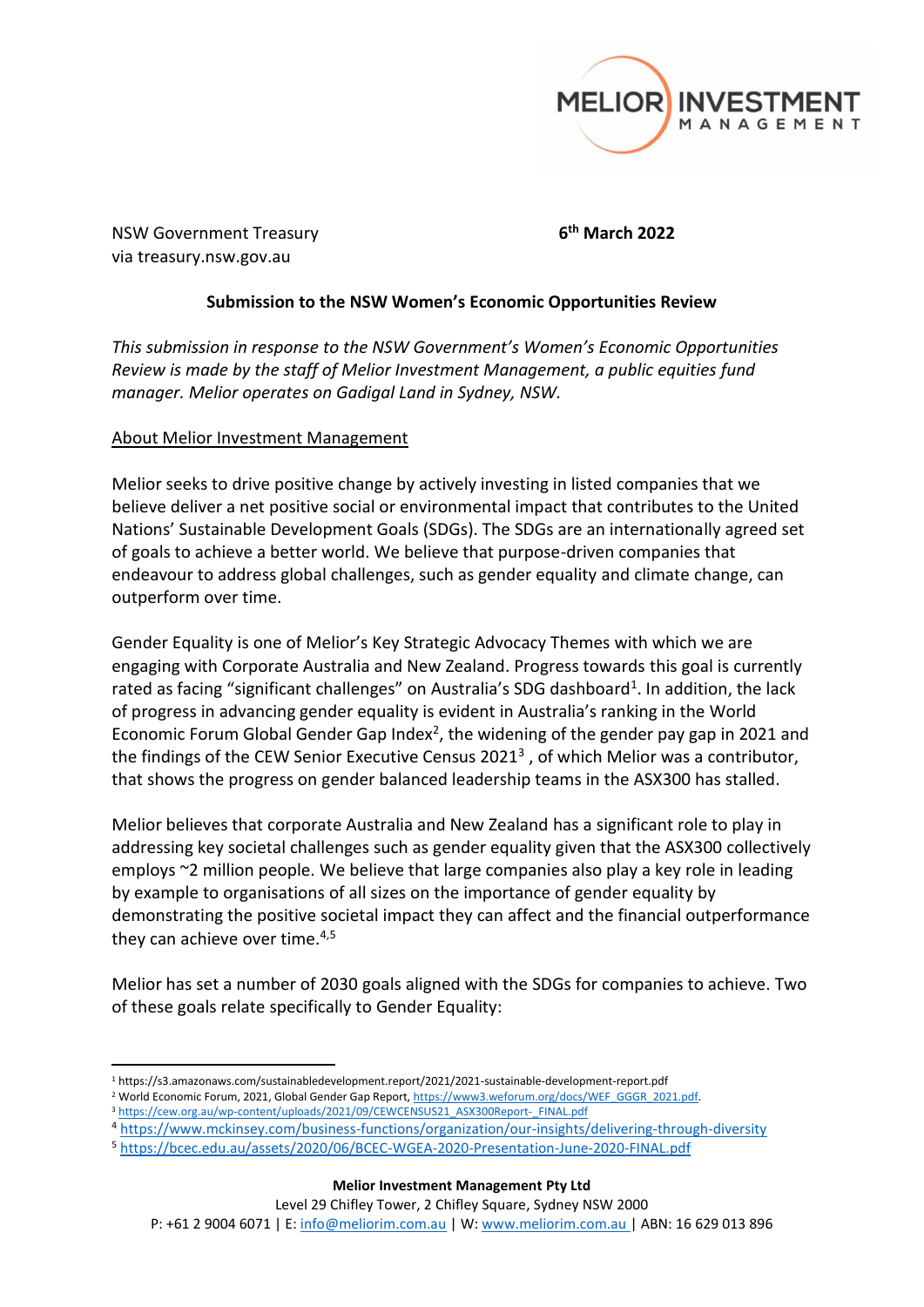- We are advocating for all companies to set 40% male: 40% female: 20% either gender representation targets for executive leadership teams (CEO-1) and are tracking the progress of companies towards these targets. Melior are a supporter of Hesta's 40:40 Vision.
- We are also advocating for all companies to reach a pay gap of +/-5%.

Melior is one of the first Australian equities investment managers to apply a gender lens to its investment process. As an organisation, we are committed to gender equality and have a woman CEO, an investment team that is >50% women and encourage and support flexible working arrangements for all staff. Our inclusion and diversity framework states:

*"At Melior we value a diverse workforce and inclusive culture where people feel they have a voice and are respected so that they can thrive at work. We want everyone to feel a sense of belonging and to have the freedom to contribute in a safe environment.*

*We understand the benefits that diversity generates. A broad range of views and experiences strengthens our team and leads to better decisions and investments.*

*Through inclusive leadership that models openness and transparency we are encouraging workplace participation to move our company forward.*

## **Melior's Submission on the Review Terms of Reference**

Addressing gender equality is complex. We acknowledge that the Review's Terms of Reference cover a broad range of issues, such as affordable childcare, paid parental leave and flexible work practices for both women and men, which are critical in addressing gender equality. We also recognize a number of key structural issues which contribute to pay inequity such as sectors with traditionally female dominant workforces, including healthcare, retail and education, paying lower wages. Melior's advocacy activities are continuously evolving but currently focus on increasing the number of women in senior leadership positions and reducing gender pay gaps at the organizational level given significant progress is still required in these areas. Consequently, we respond specifically to Item 7b within the Terms of Reference of the Review being:

*"The Review will identify and prioritise reform options to create the opportunities and conditions for women to succeed in the workforce, including equity in the workplace such as reducing the gender pay gap and improving women's leadership opportunities."*

Companies are facing ever increasing scrutiny across a range of ESG issues from stakeholders including employees, communities, customers, investors and regulators. We make this submission from the perspective of a listed equities investor who frequently engages with Australian and NZ listed companies. One of the greatest challenges we see facing both the broader investment community and the companies they invest in, is the lack of regulation and consistent standards on how ESG data, including gender related data, is reported.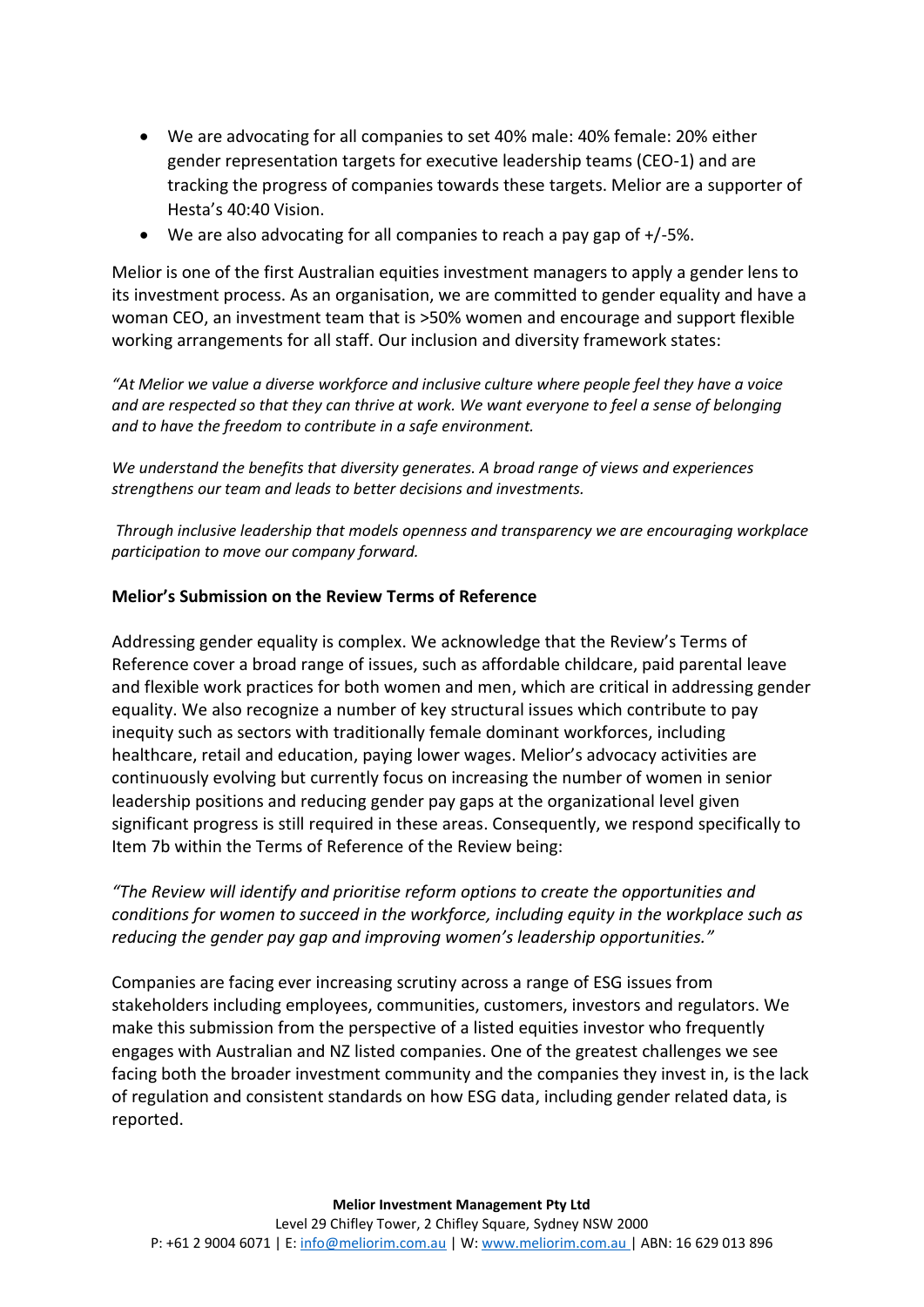We believe that consistently reported data on pay gaps and female senior leadership representation would improve the ability of investors to compare company performance across a range of diversity and inclusion metrics and therefore provide the opportunity to deploy capital to companies demonstrating superior performance creating better opportunities and conditions for women to succeed in their workforces.

### Gender pay gap

WGEA reported a 22.8% total remuneration gender pay gap for all workers in Australia in 2020-21. It is the difference between the pay of women and men, on average, across organisations, industries, and the workforce as a whole and is an important measure to highlight economic inequalities and progress towards equality across the working population. Many companies already report their pay gap data on an equal pay for similar roles or a like-for-like basis. We would like to see all companies required to report on this basis and also report their overall organisational pay gap. We would also encourage policy that requires companies to set targets for gender pay gaps to be within a +/-5% range.

By way of example, we consider New Zealand-based Spark as best practice in terms of pay gap disclosure as it is one of a handful of ASX300 companies which discloses its organisational gender pay gap data by job function and is transparent about the gaps that exist:

#### **Figure 1: Spark NZ's gender pay gap disclosure**

| <b>Gender pay ratio</b> |  |
|-------------------------|--|
|                         |  |

| Category                                                | Number of                | Pay Ratio:                                    | Pay Ratio:                                      |
|---------------------------------------------------------|--------------------------|-----------------------------------------------|-------------------------------------------------|
|                                                         | employees<br>in category | Mean <sup>1</sup><br>(Year-on-year<br>change) | Median <sup>2</sup><br>(Year-on-year<br>change) |
| Leadership: Spark's wider leadership group, including   | 69                       | 5% (+3%)                                      | -4% (-2%)                                       |
| the Leadership Squad                                    |                          | FY20: 2%                                      | FY20: -2%                                       |
| Network, Infrastructure & Security: Employees that work | 2,256                    | $-15\%$ (+3%)                                 | $-21\%$ (+5%)                                   |
| in technology focused areas of the business             |                          | FY20: -18%                                    | FY20: -26%                                      |
| Customer Channels: People primarily employed within     | 1,137                    | -2% (-2%)                                     | 0% (No change)                                  |
| our contact centres and retail operations               |                          | FY20: 0%                                      | FY20: 0%                                        |
| Rest of Spark: including corporate, product, data,      | 1.621                    | -17% (-2%)                                    | $-25\%$ ( $-4\%$ )                              |
| automation, marketing and customer units                |                          | FY20: -15%                                    | FY20: -21%                                      |
| Total                                                   | 5,083                    | $-16\%$ (+1%)<br>FY20: -17%                   | -28% (-2%)<br>FY20: -26%                        |

1 Pay Ratio = (mean female salary - mean male salary) / mean male salary

2 Pay Ratio = (median female salary - median male salary) / median male salary

*Source: [Spark 2021 Annual Report](https://investors.sparknz.co.nz/FormBuilder/_Resource/_module/gXbeer80tkeL4nEaF-kwFA/2021%20Annual%20Report%202021%20FINAL.pdf)*

#### Improving Women's Leadership Opportunities

UN Sustainable Development Goal 5 (Gender Equality) subgoal 5.5 is "Ensure women's full and effective participation and equal opportunities for leadership at all levels of decisionmaking in political, economic and public life." The 2021 Chief Executive Women Annual

#### **Melior Investment Management Pty Ltd**